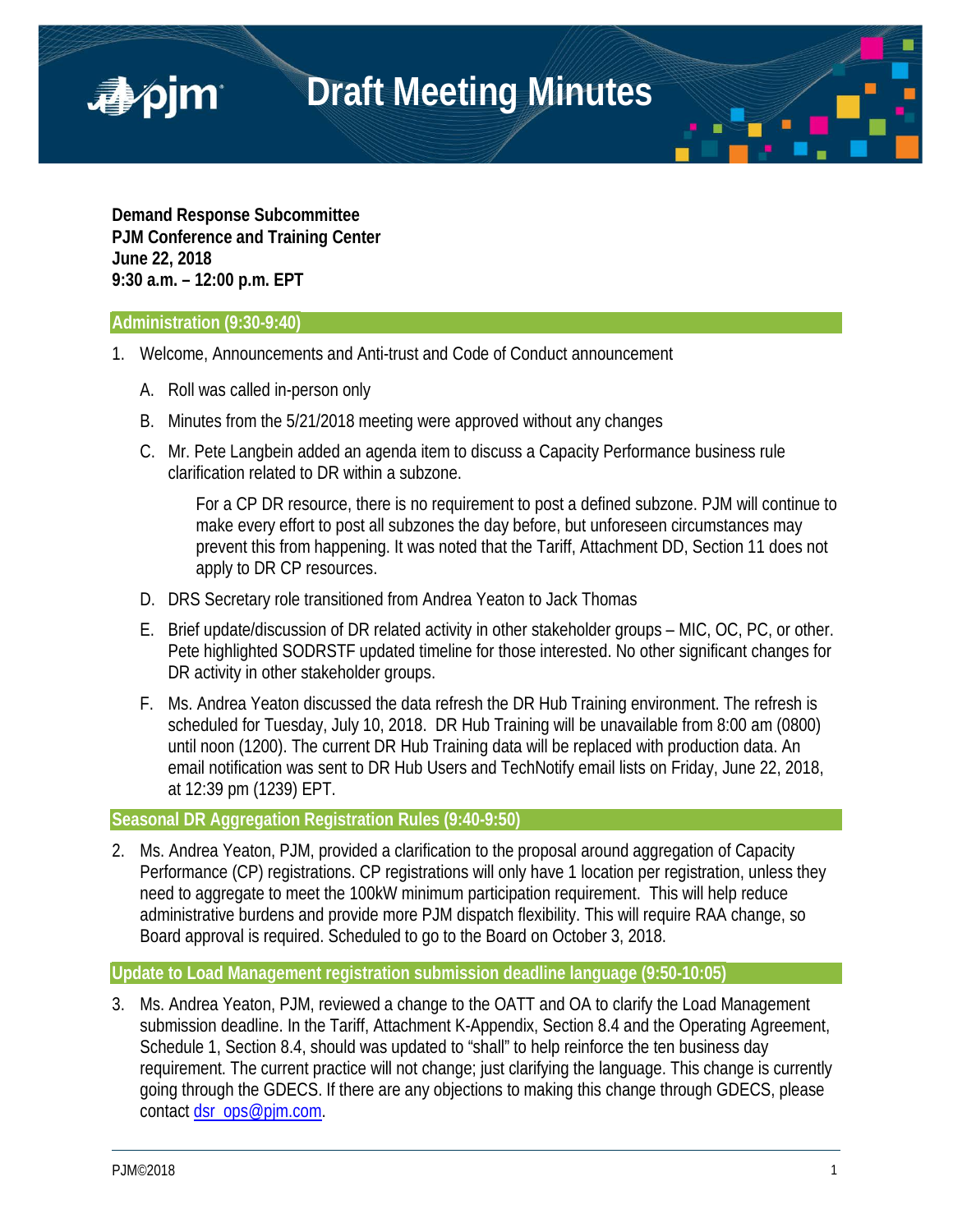

■pjm

4. Ms. Andrea Yeaton reviewed the duplicate registrations from the last year and led a discussion of changes that might be needed for the process next year. Ninety-three unique registrations were involved in the duplicate process during the last registration period. Of the 13,433 confirmed registrations, only 0.69% were involved in the duplicate process. Most registrations entering the duplicate process were submitted in May. When a second CSP submits a duplicate registration in DR Hub, a message stating the registration is duplicate is received. The registration goes to Duplicate status for five business days or until both CSPs take action. Regardless of when the five business day period it occurs, the registration is terminated when both CSPs affirm. CSP contact information is confidential, so it cannot be shared by PJM.

Several suggestions were discussed including: don't allow CSP to register if another CSP already has a confirmed registration where the "Completed" flag was checked; allow more time if both CSPs affirm before both will terminate; and share CSP contact information through DR Hub, so CSP can work out issues quicker.

Next steps are to focus on any potential short term changes that can help resolve issues without changing the existing rules. Suggested changes will be discussed at the next meeting. Stakeholder interested in changing the existing rules will need to develop a problem statement and have it approved, before we discuss rule changes. PJM will also bring back original problem statement that went through the stakeholder process last time.

## **Demand Response Activity Report (10:30-11:00)**

5. Ms. Masha Nyemko, PJM, reviewed the DR Activity Report. The total Load Management ICAP MW was 8946 MW (2% drop from last year). As of June 8, 2018, DY 18/19 RPM committed load management is 7996 MW.

Question was raised if all DR in the RPM were covered. There was a very small amount of DR MWs deficient at the start of the Delivery Year, but they were quickly replaced such that we no longer have any DR deficient MW in the RPM.

The fuel mix for load management registrations has shifted more towards diesel (10 % increase from last year). The total MW of behind the meter generation decreased from the previous year by approximately 100 MW.

The Batch Load MW included in the Economic DR Synchronous Reserve has increased to 18%. The current maximum limit is 20%. Will need to go through the stakeholder process to raise the limit if so desired.

"Batch Load Demand Resource" shall mean a Demand Resource that has a cyclical production process such that at most times during the process it is consuming energy, but at consistent regular intervals, ordinarily for periods of less than ten minutes, it reduces its consumption of energy for its production processes to minimal or zero megawatts.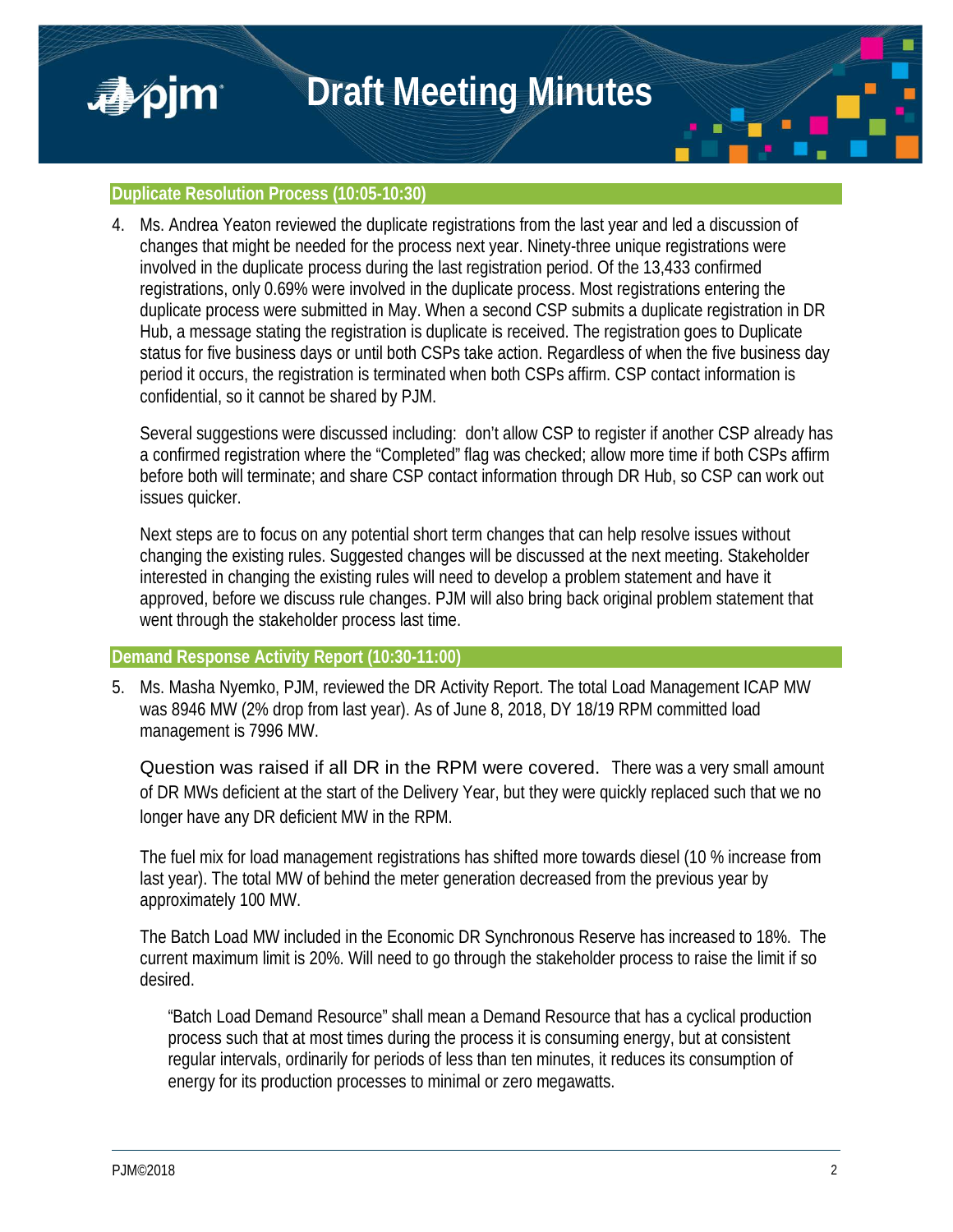

## **Day ahead posting requirement for CP subzonal dispatch (agenda item added at the meeting)**

6. Pete Langbein clarified that there is no requirement to post subzones the day before an event for CP DR resources. PJM intends to continue to post on day ahead basis similar today but wants to make sure CSPs understand that this is not a requirement for CP DR resources. PJM posted slides for this discussion after the DRS meeting.

# **Committee Services Inquiries**

■pjm

6. For stakeholder meeting update emails, a request was made to include the time and location. Feedback received from the PJM Committee Services group is that the requested information is included in the email updates. There are some calendar applications, other than Outlook, that may not display the information correctly. The PJM Web Development team is aware of the issue.

7. A request was made to allow members to sign up for all scheduled meetings at one time. Currently only allowed to sign up for three months. Feedback received from the PJM Committee Services group is that the registration timeline is limited to help keep accurate meeting attendances.

### **Future Agenda Items**

A request to add a new item to the agenda of a future meeting was proposed.

• AEP asked to discuss potential compensation to EDCs for supporting the DR review/approval process

#### **Future Meeting Dates**

| Monday    | 7/16/2018  | $9:30$ am $-12:00$ pm | PJM Conference & Training Center/ Webex |
|-----------|------------|-----------------------|-----------------------------------------|
| Thursday  | 8/30/2018  | $9:30$ am $-4:00$ pm  | PJM Conference & Training Center/ Webex |
| Tuesday   | 9/25/2018  | $9:30$ am $-4:00$ pm  | PJM Conference & Training Center/ Webex |
| Wednesday | 10/24/2018 | $9:30$ am $-4:00$ pm  | PJM Conference & Training Center/ Webex |
| Friday    | 11/16/2018 | $9:30$ am $-4:00$ pm  | PJM Conference & Training Center/ Webex |
| Monday    | 12/10/2018 | $9:30$ am $-4:00$ pm  | PJM Conference & Training Center/ Webex |

### **In Attendance**

| Langbein (Chair)   | Peter         | PJM Interconnection,<br>LLC.    | Not Applicable        |
|--------------------|---------------|---------------------------------|-----------------------|
| Thomas (Secretary) | Jack          | PJM Interconnection,<br>LLC.    | Not Applicable        |
| <b>Bruno</b>       | Pat           | PJM Interconnection,<br>LLC     | Not Applicable        |
| Foldare            | Kenneth       | Tangibl                         | Not Applicable        |
| Kauffman           | <b>Brian</b>  | EnerNOC, Inc.                   | <b>Other Supplier</b> |
| Kogut              | George        | New York Power<br>Authority     | <b>Other Supplier</b> |
| Long               | Glenn         | PJM Interconnection,<br>LLC.    | Not Applicable        |
| Mabry              | Dave          | McNees Wallace &<br>Nurick, LLC | Not Applicable        |
| Marezewski         | <b>Skyler</b> | Monitoring Analytics,<br>LLC.   | Not Applicable        |
| Nvemko             | Masha         | PJM Interconnection,            | Not Applicable        |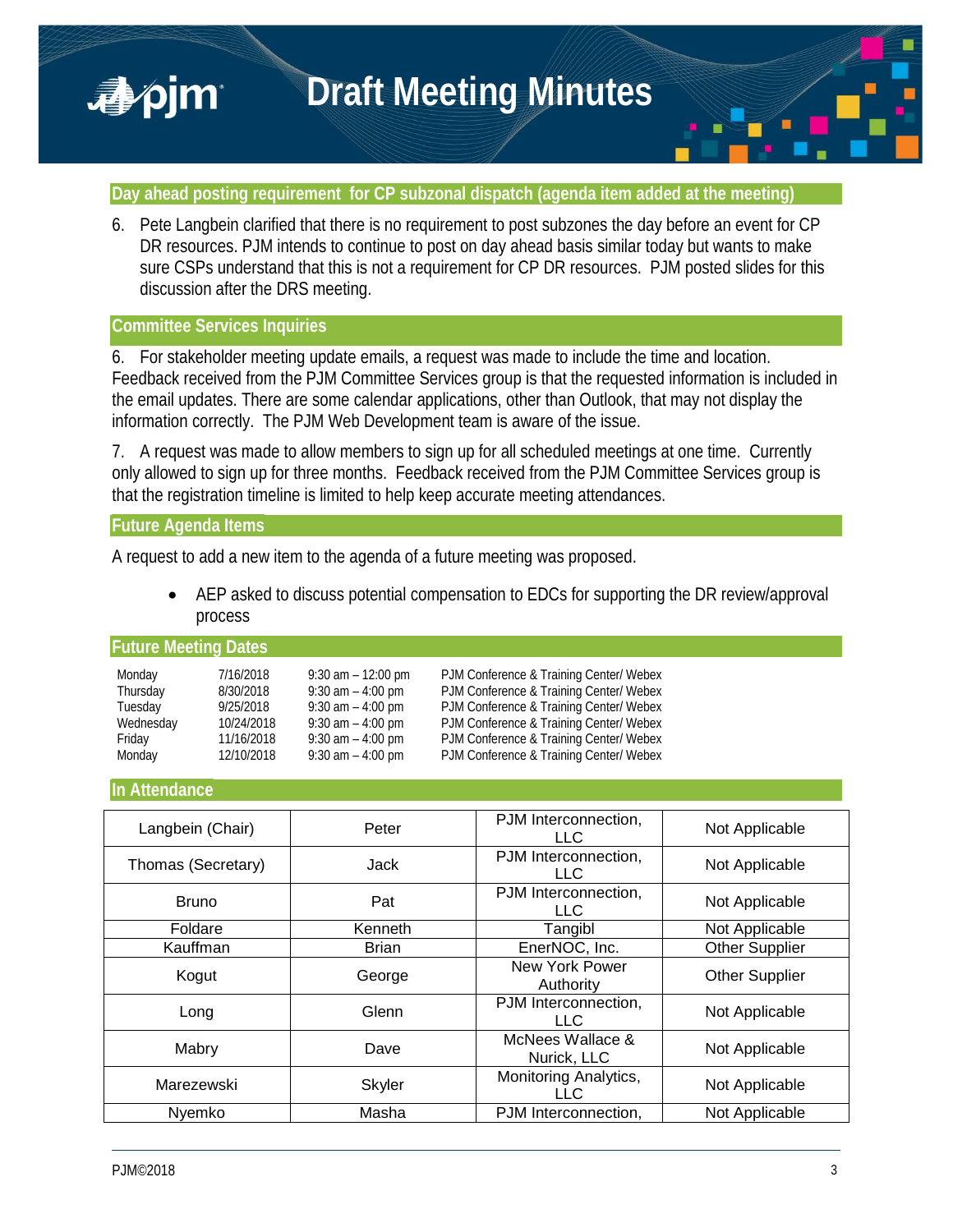

|         |        | <b>LLC</b>                         |                |
|---------|--------|------------------------------------|----------------|
| O'Neill | Jack   | PJM Interconnection,<br>LLC        | Not Applicable |
| Pratzon | David  | <b>GT Power Group</b>              | Not Applicable |
| Walker  | Bill   | PJM Interconnection,<br><b>LLC</b> | Not Applicable |
| Yeaton  | Andrea | PJM Interconnection,<br>LLC        | Not Applicable |

# **In Attendance via WebEx / Teleconference**

apjm

| Ainspan         | Malcolm      | <b>Energy Curtailment</b><br>Specialists, Inc.           | <b>Other Supplier</b>       |
|-----------------|--------------|----------------------------------------------------------|-----------------------------|
| Alston          | <b>Rick</b>  | <b>Old Dominion Electric</b><br>Cooperative              | <b>Electric Distributor</b> |
| Anders          | David        | PJM Interconnection,<br>LLC                              | Not Applicable              |
| Anthony         | Jason        | KORenergy, Ltd.                                          | Other Supplier              |
| Austin          | Larry        | PJM Interconnection,<br>LLC                              | Not Applicable              |
| <b>Brown</b>    | David        | NJ Board of Public<br><b>Utilities</b>                   | Not Applicable              |
| <b>Bruno</b>    | Joshua       | PJM Interconnection,<br>LLC                              | Not Applicable              |
| Campbell        | <b>Bruce</b> | EnergyConnect, Inc.                                      | <b>Other Supplier</b>       |
| Cornett         | Stephanie    | <b>East Kentucky Power</b><br>Cooperative, Inc.          | <b>Transmission Owner</b>   |
| Cox             | Phil         | Appalachian Power<br>Company                             | <b>Transmission Owner</b>   |
| <b>Driscoll</b> | Mary Ellen   | PJM Interconnection,<br><b>LLC</b>                       | Not Applicable              |
| Drom            | Richard      | <b>Eckert Seamans</b>                                    | Not Applicable              |
| Ehrichs         | Lisa         | <b>Duke Energy Business</b><br>Services LLC              | <b>Generation Owner</b>     |
| Feldman         | <b>Brett</b> | Navigant Consulting,<br>Inc.                             | Not Applicable              |
| Fiano           | Anna         | KeyTex Energy, LLC                                       | <b>Other Supplier</b>       |
| Filomena        | Guy          | <b>Customized Energy</b><br>Solutions, Ltd.              | Not Applicable              |
| Gahimer         | Mike         | <b>IN Office of Utility</b><br><b>Consumer Counselor</b> | <b>End User Customer</b>    |
| Gebolys         | Debbie       | <b>Public Utilities</b><br>Commission of Ohio<br>(The)   | Not Applicable              |
| Guerry          | Katie        | EnerNOC, Inc.                                            | <b>Other Supplier</b>       |
| Heinle          | Frederick    | Office of the People's<br>Counsel                        | <b>End User Customer</b>    |
| Hoatson         | Tom          | Riverside Generating,<br><b>LLC</b>                      | <b>Other Supplier</b>       |
| Horstman        | Andrew       | Wabash Valley Power<br>Association, Inc.                 | <b>Electric Distributor</b> |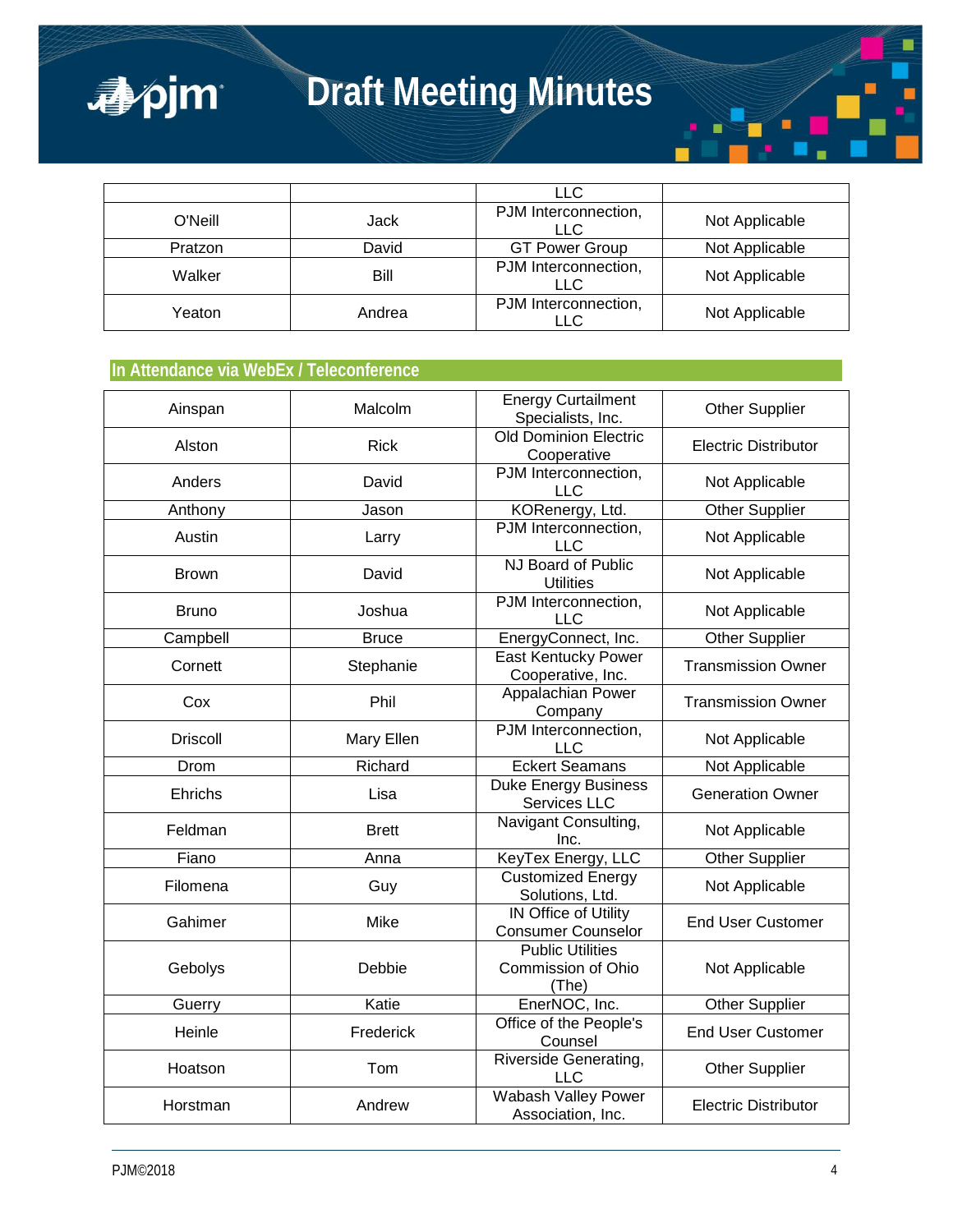

# **Draft Meeting Minutes**

| Horstmann   | John         | Dayton Power & Light<br>Company (The)                                   | <b>Transmission Owner</b> |
|-------------|--------------|-------------------------------------------------------------------------|---------------------------|
| Johnson     | Carl         | <b>Customized Energy</b><br>Solutions, Ltd.*                            | Not Applicable            |
| Kaczanowski | Marek        | <b>Baltimore Gas and</b><br><b>Electric Company</b>                     | <b>Transmission Owner</b> |
| Kinser      | Cynthia      | <b>Tennessee Department</b><br>of Agriculture                           | Not Applicable            |
| Langbein    | Pete         | PJM Interconnection,<br><b>LLC</b>                                      | Not Applicable            |
| Mariam      | Yohannes     | Office of the Peoples<br><b>Counsel for the District</b><br>of Columbia | <b>End User Customer</b>  |
| Marton      | David        | <b>FirstEnergy Solutions</b><br>Corp.                                   | <b>Transmission Owner</b> |
| Michaud     | Troy         | Genscape, Inc.                                                          | Not Applicable            |
| Midgley     | Sharon       | <b>Exelon Business</b><br>Services Company, LLC                         | <b>Transmission Owner</b> |
| Peoples     | John         | Duquesne Light<br>Company                                               | <b>Transmission Owner</b> |
| Pisarcik    | Dave         | <b>Customized Energy</b><br>Solutions, Ltd.*                            | Not Applicable            |
| Polka       | Joseph       | Duquesne Light<br>Company                                               | <b>Transmission Owner</b> |
| Price       | Ruth Ann     | Division of the Public<br>Advocate of the State of<br>Delaware          | <b>End User Customer</b>  |
| Reed        | Elizabeth    | <b>TXU Energy</b>                                                       | Not Applicable            |
| Rutigliano  | Tom          | <b>Achieving Equilibrium</b><br><b>LLC</b>                              | Other Supplier            |
| Sasser      | Jonathan     | <b>Customized Energy</b><br>Solutions, Ltd.*                            | Not Applicable            |
| Swalwell    | <b>Brad</b>  | <b>Tangent Energy</b><br>Solutions, Inc.                                | <b>Other Supplier</b>     |
| Wehr        | Christopher  | Ohio Edison Company                                                     | <b>Transmission Owner</b> |
| Whitehead   | Jeffrey      | <b>GT Power Group</b>                                                   | Not Applicable            |
| Wilkie      | <b>Brian</b> | <b>Consolidated Edison</b><br>Solutions, Inc.                           | Other Supplier            |
| Winkler     | Eric         | <b>Winkler Energy</b><br>Consulting                                     | Not Applicable            |
| Wisersky    | Megan        | Madison Gas & Electric<br>Company                                       | <b>Other Supplier</b>     |

Author: Jack Thomas

#### **Antitrust:**

You may not discuss any topics that violate, or that might appear to violate, the antitrust laws including but not limited to agreements between or among competitors regarding prices, bid and offer practices, availability of service, product design, terms of sale, division of markets, allocation of customers or any other activity that might unreasonably restrain competition. If any of these items are discussed the chair will re-direct the conversation. If the conversation still persists, parties will be asked to leave the meeting or the meeting will be adjourned.

#### **Code of Conduct:**

As a mandatory condition of attendance at today's meeting, attendees agree to adhere to the PJM Code of Conduct as detailed in PJM Manual M-34 section 4.5, including, but not limited to, participants' responsibilities and rules regarding the dissemination of meeting discussion and materials.